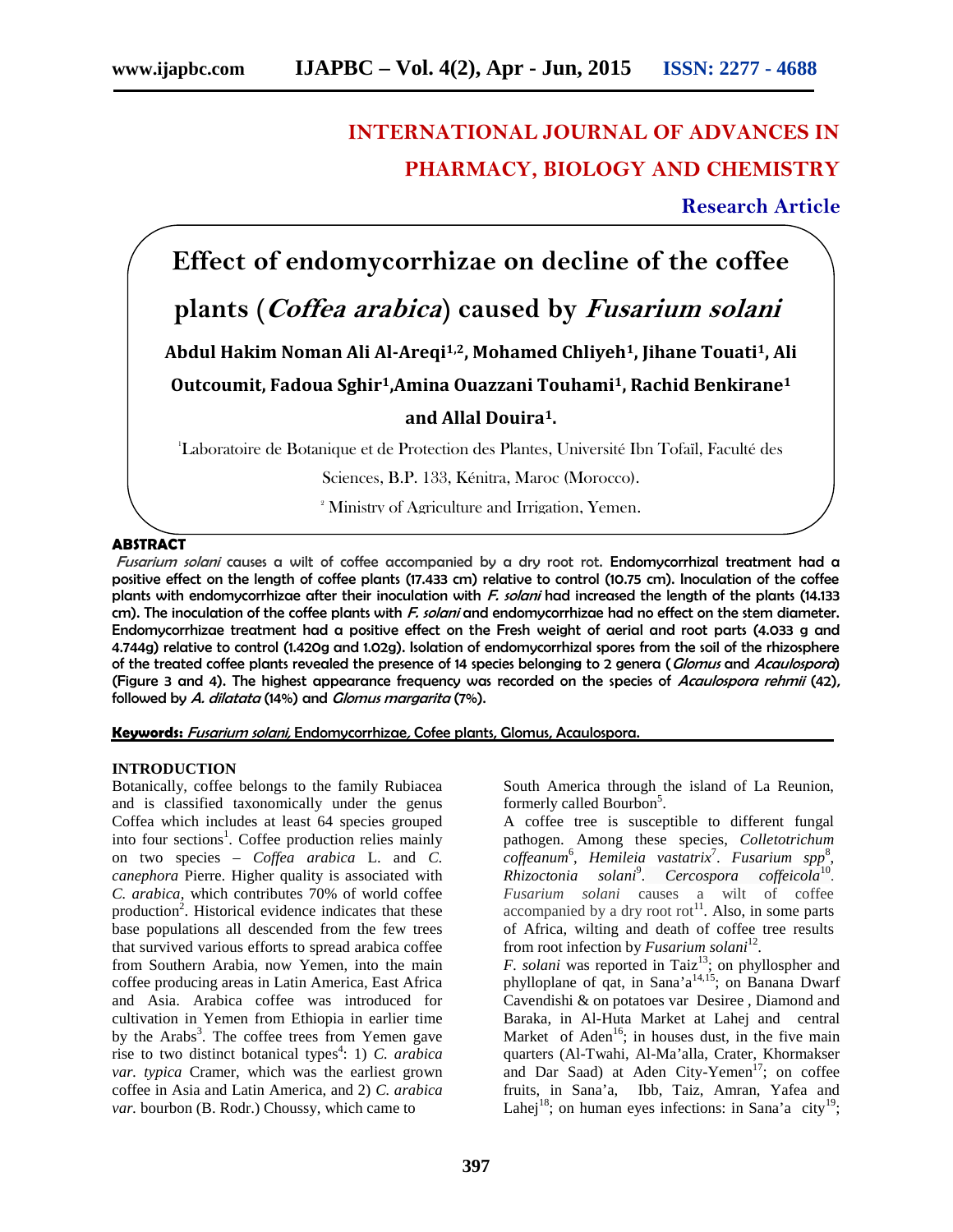on raw sewage, secondary effluent and dewatered sewage (manure), in Ibb sewage treatment plant<sup>20</sup>; on the roots, the soil and stems of *Cupresus sempervirens* var. *horizontalis* and *Cupresus sempervirens* var. *pyramydales,* in three locations of Sanaa city, Al-Gameah, Al-Hasabah and Haddah<sup>21</sup>; in soils, collected from different localities of Yemen<sup>22</sup>; on some spices in Taiz governorate<sup>23</sup>; in Ibb sewage treatment plant<sup>20</sup>; on Zea mays seeds, in local market of Dhmar Governorate<sup>24</sup>. The pathogenicity of *F. solani* isolated from coffee trees cultivated in Yemen on the *coffea arabica* plants was never performed in Yemen.

Howard<sup>25</sup> valued "the presence of an effective mycorrhizal symbiosis as an essential prerequisite for plant health". Data have been acquired that AM plants are more resistant to some root pathogens but more susceptible to shoot pathogens and viruses $^{26, 27}$ . Localized morphological (lignifications of endoderm cell walls) and biochemical (antifungal chitinase) alterations in AM roots were suggested to increase the resistance against wilt diseases in tomato and cucumber  $28$ ,  $26$ . Furthermore, many details are known about the physiological and biochemical changes in plants due to symbiosis $^{29}$ .

The aim of this work was to study the pathogenicity of *F. solani* on the coffee plants and to evaluate the effect of endomycorrhizae on the decline of the coffee plants caused by *F. solani*.

#### **MATERIALS AND METHODS**

#### **Pathogen isolation:**

*Fusarium* sp. was isolated from the roots of the coffee plants showing the decline symptoms. These roots were washed with water, disinfected with alcohol for five minutes, put on sterile distilled water and then dried with sterile filter paper. Then, they were put on PSA agar plates (Potato Sucrose Agar: 200 g potato, 20 g sucrose, 15 g Agar-agar, and 1000 ml distilled water) and incubated on darkness at 28 degree. The morphological studies were performed after 7, 15, 25 days of incubation at  $25\pm1^{\circ}$ C. The culture was stained with 0.1% lacto phenol cotton blue and observed for the micro conidia, macro conidia and chlamydospores using a compound microscope. The pathogen isolates were mainly identified on the basis of cultural and morphological characters as *Fusarium solani* (Mart) Sacc.<sup>30</sup>. The pure cultures of different isolates of *F. solani* were maintained on PDA slants.

#### **Seed germination**

Germination tests were undertaken at temperate of 20°C, in darkness. The complete seeds or the extracted embryos were placed into 9 cm diameter Petri dishes, on cotton humidified with distilled

water. Germination was regularly observed during 30 to 60 days. An embryo or a seed was considered having germinated when the radicle had reached a length of a few mm (for an embryo), or had broken through the seed coats. Germinated seeds were transplanted in sterile Mamora soil, watered every 3 days.

#### **Substrate preparation**

Two types of substrate were used in this experiment: Substrate 1: Used for the coffee plants inoculated with *Fusarium solani* and plants used as a control; composed by Sterile Mamora soil.

Substrate 2: Used for the coffee plants inoculated with endomycorrhizae (Endomycorrhizae; *F. solani* + endomycorrhizae).

#### **Inoculums preparation and inoculation**

#### a- Endomycorrhizae inoculums

A composite endomycorrhizal inoculum was selected from the soil and the root samples taken from rhizosphere the olive trees grown in different Moroccan olive groves. Barley seeds were disinfected with Sodium hypochlorite (5%) for two minutes; they were rinsed with the tap water and sown in pots containing mycorrhizal soil and roots fragments of the olive trees. These pots were brought to the greenhouse and sprayed regularly with distilled water and received 100 mL of a nutritive solution every two weeks<sup>31</sup>.

The inoculation with the endomycorrhizal inoculums was performed by planting coffee plants (4 leaves stage) in the substrate 2.

b- Fusarium inoculums

*F. solani* conidial suspension was prepared by scraping the conidia developing on this fungus culture aged at the age of 7 days with water distilled water. This suspension was adjusted to a concentration of  $10^{\overline{6}}$  conidia/mL.

Inoculation with *F. solani* was performed by dipping the roots of the coffee plants in the conidial suspension for 6 hours after their artificial injury. Plants inoculated with *F. solani* and endomycorrhizae were inoculated first with *F. solani* and planted in the substrate 2.

#### **Measured parameters**

10 months after inoculation, coffee plants were cut in the level of the collar. The roots were washed with a tap water and dried on absorbent paper overnight under ambient laboratory conditions. The height of the vegetative part was measured with a meter. Fresh weights of vegetative biomass and root biomass were measured using a digital scale and the leaves number was counted on the vegetative part.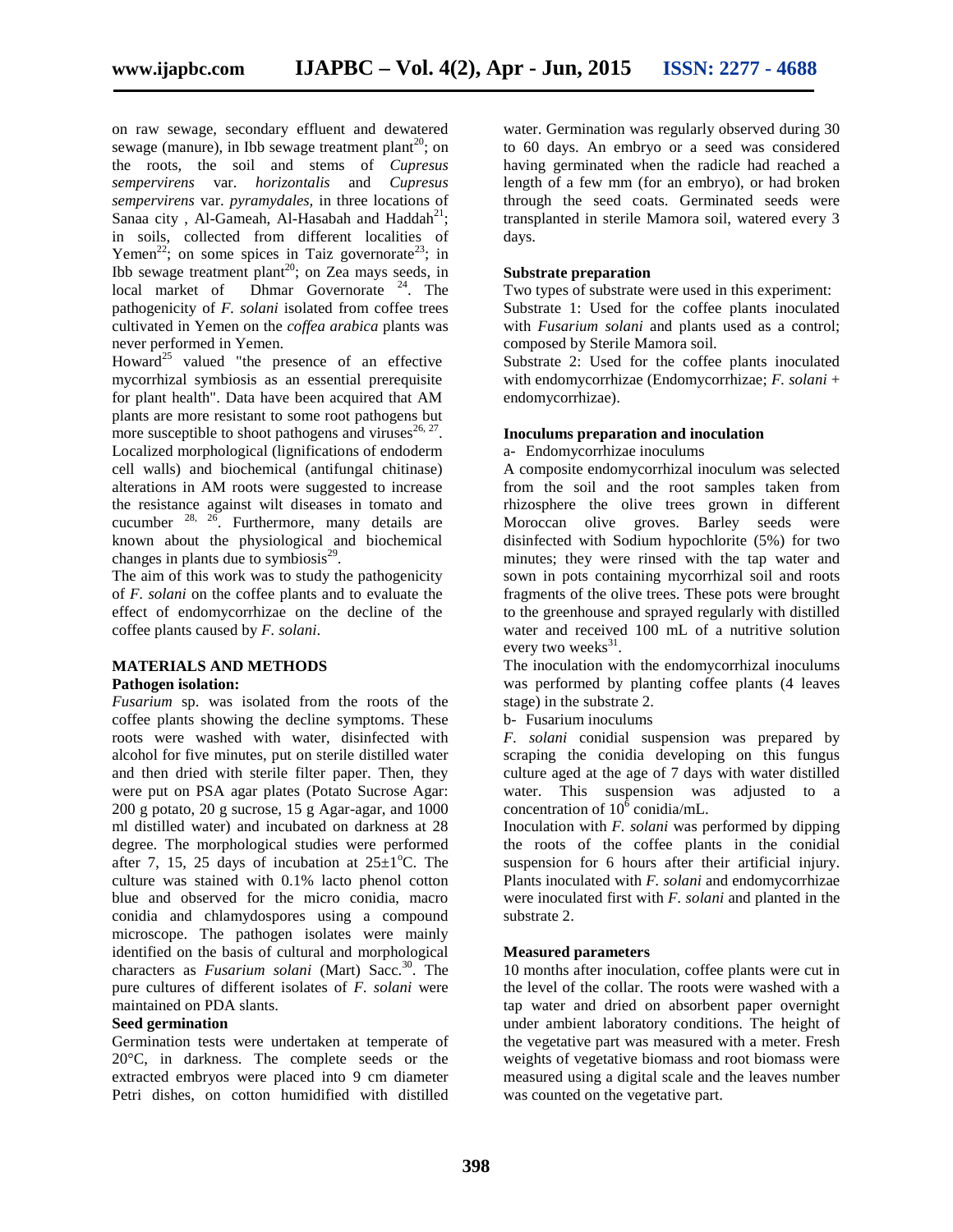The mycorrhizal frequency and intensity were quantified using the technique of Phillips and  $\text{Hayman}^{32}$ , as modified by Koske and Gemma<sup>33</sup>. Spores were extracted following the wet sieving method described by Gerdemann and Nicolson<sup>34</sup>.

Analysis of the variance and of the mean comparisons using the LSD test  $(p = 5\%)$  were performed using the software STATISTICA program.

#### **RESULTS**

*F. solani* culture was hyaline with the appearance of a clear purple in the center of the PSA culture, exactly after 10 days of incubation (Figure 1A).

Micro conidia: 6-7  $\mu$ m in size, sickle shaped with blunt ends was (Figure 1B), macro conidia ware round to oval with a size of 23-26 µm (Figure 1C). *Fusarium solani* was able to form intercalary and terminal chlamydospores (Figure 1E and 1D).

*F. solani* has proven able to induce decline symptoms on coffee plants, the endomycorrhizae treatments had a positive effect on the growth of coffee plants inoculated with *F. solani* (Figure 1).

The data on table 1 showed that the treatment with endomycorrhizae showed a highest leaves number (16.088) relative to the control (9.166). The inoculation with *F. solani* showed the lowest leaves number (6). In fact, the treatment with endomycorrhizae has increased the leaves number of the coffee plants inoculated with *F. solani* (11.44).

As the same, endomycorrhizae treatment had a positive effect on the length of coffee plants (17.433 cm) relative to control (10.75 cm). Inoculation of the coffee plants with endomycorrhizae after their inoculation with *F. solani* had increased the length of the plants (14.133 cm). The inoculation of the coffee plants with *F. solani* and endomycorrhizae had no effect on the stem diameter (Table 1). Endomycorrhizae treatment had a positive effect on the Fresh weight of aerial and root parts (4.033 g and 4.744g) relative to control (1.420g and 1.02g) (Table 1).

The roots observation of the inoculated coffee plants showed that endomycorrhizae has been introduced and fixed inside the roots forming different structures; Vesicles and arbuscular (Figure 2). Arbuscular content was 31.5% in the roots of the coffee plants inoculated only with endomycorrhizae. Thus, it was 29.5% in the group of plants inoculated with *F. solani* and endomycorrhizae (Table 2). Vesicular content was respectively 33.76 and 27% in the group of the coffee plants inoculated only with endomycorrhizae and with *F. solani* and endomycorrhizae.

Isolation of endomycorrhizal spores from the soil of the rhizosphere of the treated coffee plants revealed

the presence of 14 species belonging to 2 genera (*Glomus* and *Acaulospora*) (Figure 3 and 4). The highest appearance frequency was recorded on the species of *Acaulospora rehmii* (42%), followed by *A. dilatata* (14%) and *Glomus margarita* (7%) (Figure 4).

The highest spore's number was isolated from the rhizosphere of the coffee plants inoculated with *F. solani* and endomycorrhizae (126 spores) compared to those inoculated only with endomycorrhizae (72 spores) (Table 2).

#### **DISCUSSION AND CONCLUSION**

The reduction of wilt disease infestation of the pathogen and loss of shoot fresh weight by AM depended on the resistance level of the cultivars. Toth *et al.*<sup>35</sup> reported for maize inbreeds that high levels of genetic resistance against fungal pathogens can be associated with a lower susceptibility against AMF, reducing the benefits, these plants could form the symbiosis. Arbuscular mycorrhizal fungi have shown a positive effect on different plant species; boxthorn  $36$  and Palm date  $37$ . However, this is not true regarding wilt resistance of Linum, since all cultivars presented were highly infected by AMF In cultivars of winter barley, too, levels of AMF colonization were not correlated to the beneficial AM effect against soil borne fungal pathogens<sup>38</sup>. Comparing different AMF colonization densities within one tomato cultivar Caron *et al*.<sup>39</sup> found the same.

According to Morandi<sup>40</sup>, this resistance is due to the fact that mycorrhizal fungi cause an accumulation of phenolics, in particular phytoalexins and associated flavonoids and isoflavonoids, in the roots of their host plants. Similar results on the growth of wild strawberries have been reported by Mark and Cassells<sup>41</sup>. Where it was observed that the beneficial effect of the endomycorrhizal fungus *Glomus fistumosum* prevailed over the pathogenic fungi *Phytophthora fragariae*. Trotta *et al.*<sup>42</sup> working with wild strawberry and tomato plants found that the effect of endomycorrhizae offset the negative effect of the pathogenic fungi *P. fragariae* and *P. nicotianae* respectively. In all relevant literature, the improved P uptake by the mycorrhizal plants is emphasized<sup>43</sup>. The main contribution of AMF to the host is to reach and translocate phosphate through their extracortical hyphae, which can extend up to 9 cm in the soil<sup>44</sup>. Root colonization in both the plant species is reduced by nearly 50 % following the inoculation (*Verticillium dahliae* Mycorrhizae), compared to AM inoculation only<sup>45</sup>.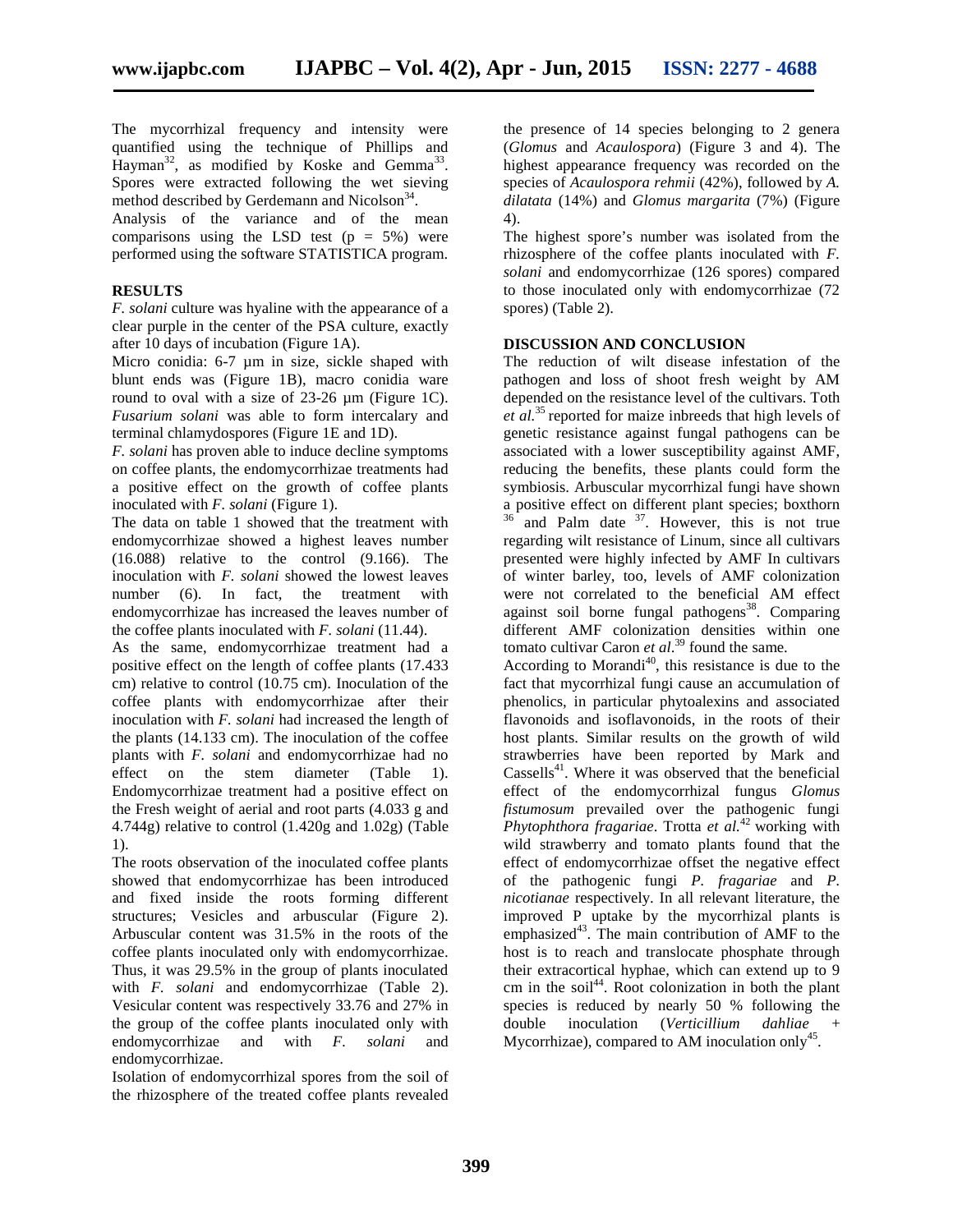| Effect of Fusarium solani and endomycorrhizae on different agronomical parameters of coffee plants. |                    |                      |                       |                       |  |  |  |
|-----------------------------------------------------------------------------------------------------|--------------------|----------------------|-----------------------|-----------------------|--|--|--|
|                                                                                                     | <b>Control</b>     |                      | Mvc                   | $F + Mvc$             |  |  |  |
| Leaves number                                                                                       | 9.166 <sup>b</sup> | 6 <sup>c</sup>       | 16.088 <sup>a</sup>   | 11.444 <sup>b</sup>   |  |  |  |
| Length $(cm)$                                                                                       | $10.75$ $\degree$  | $7.837$ <sup>d</sup> | 17.433 <sup>a</sup>   | 14.133 <sup>b</sup>   |  |  |  |
| Stem diameter (cm)                                                                                  | 0.316 <sup>a</sup> | $0.237$ <sup>a</sup> | $0.5222$ <sup>a</sup> | $0.4111$ <sup>a</sup> |  |  |  |
| F.A.W. (g)                                                                                          | 1.420 <sup>b</sup> | 0.960 °              | 4.033 <sup>a</sup>    | 1.888 <sup>b</sup>    |  |  |  |
| F.R.W. (g)                                                                                          | 1.020 <sup>b</sup> | 0.86 <sup>c</sup>    | 4.744 $a$             | $1.255$ <sup>b</sup>  |  |  |  |

**Table 1**

The results of the same line followed by different letters differ significantly at 5%. F: *F. solani* Myc: Mycorrhizal F.A.W.: Fresh aerial weight F.R.W.: Fresh root weight

**Table 2 Mycorrhizal parameters of coffee plants inoculated with** *F. solani* **and endomycorrhizal inoculums.**

|                          | <b>Control</b> |                | Mvc     | $F + Mvc$ |
|--------------------------|----------------|----------------|---------|-----------|
| Spores number            | 0 <sub>c</sub> | 0 <sub>c</sub> | 72 b    | 126 a     |
| Arbuscular content       | 0 b            | 0 <sub>b</sub> | 31.5a   | 29.5a     |
| <b>Vesicular content</b> | 0a             | O a            | 33.76 a | 27a       |

The results of the same line followed by different letters differ significantly at 5%.



**Figure 1**

*Fusarium solani* in the age of 10 days PSA media. Different organs of *F. solani*; micro conidia (B); macro conidia (C); *intercalary chlamydospore (D);* terminal chlamydospore (E).



**Figure 2 Coffee plants inoculated with different inoculums; Control (A); Endomycorrhizae (B);** *F. solani* **(C); Endomycorrhizae +** *F. solani* **(D).**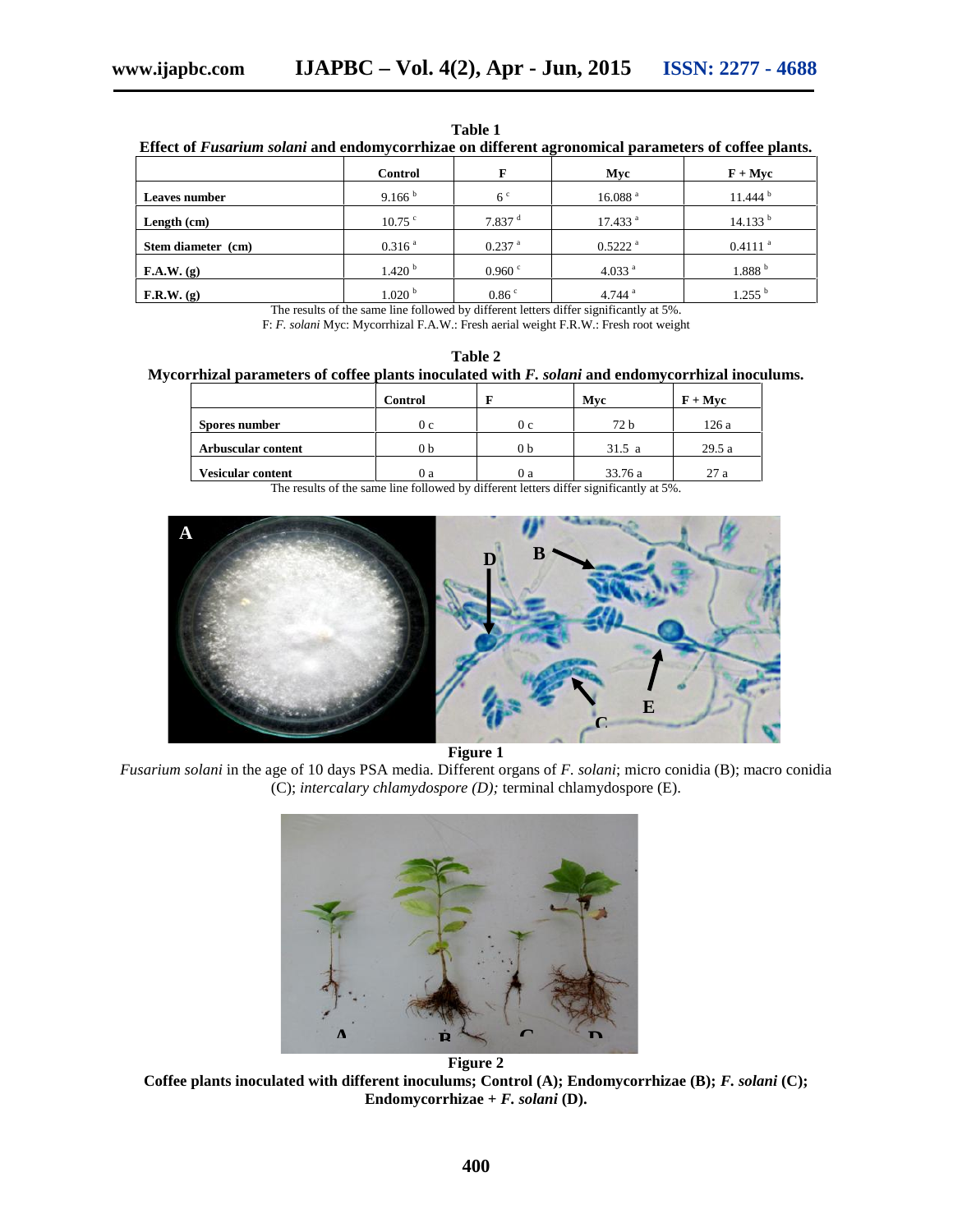

**Figure 3**

*Acaulospora rehmii (A) ; A. dilatata (B) ; Glomus margarita (C) ; G. ambisporum (D) ; G. pansihalos (E); A. mellea (F) : A. spinosa (G) ; G. melanosporus (H) ; Glomus etunicatum (I); A. colombiana (J) ; Glomus sp 1. (K), Glomus boreale (L); Glomus sp 2. (M); G. mosseae (N).*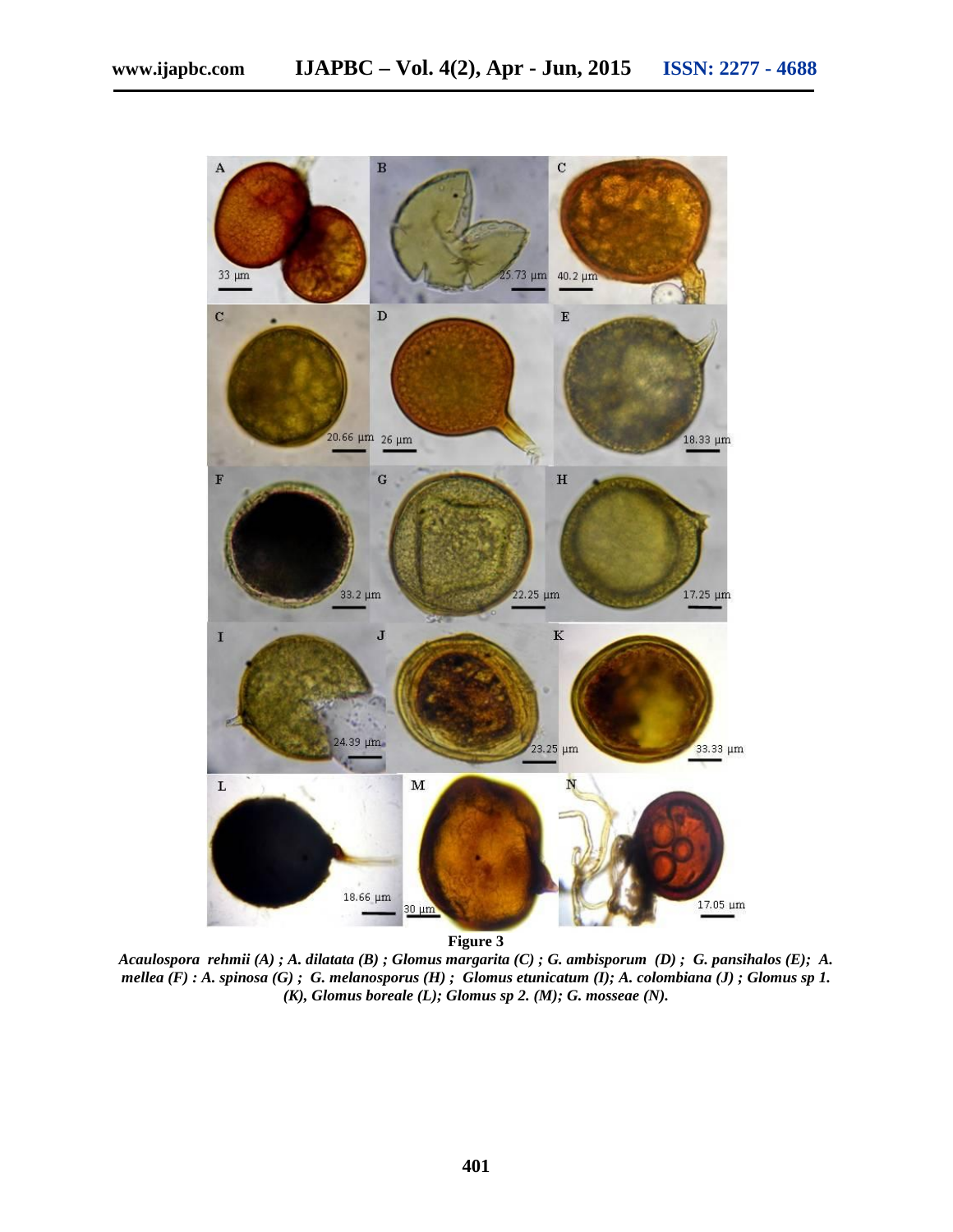

**Appearance frequency of the endomycorrhizal species isolated from the rhizosphere of the coffee plants inoculated with endomycorrhizae.**

According to McAllister *et al.*<sup>46</sup>, pathogenic fungi reduced to AM inoculation fungi were established on a root system. Chliyeh *et al.*<sup>47</sup> had mentioned a benific effect of AMF on the growth of tomato plants and a benefic effect against *Verticillium dahliae.*

After inoculating with endomycorrhizae, plants inoculated with *F. solani* have shown a high number of endomycorrhizal spores in their rhizosphere. So the infection by pathogen may promote a host to form a symbiotic relation with endomycorrhizae.

The results presented here and in literature show that AM plants react as a whole - besides the non infected parts of the root system. However, the type of this reaction depends on the pathogen and on the plant part infected. To allow generalization about mechanisms of interactions between plants, AMF, and pathogens, it would be ideal to have results regarding all relevant physiological and morphological parameters measured in all combinations of symbionts and pathogens. So, the mycorrhization of plants would be a benefical way to protect coffee tree against *F. solani* and other fungi in Yemen.

#### **CONCLUSION**

*Fusarium solani*, fungal pathogen of plants wilting, was able to induce wilt, dwarfing and leaves alteration on plants of coffee plants '*Coffea arabica'.* Plants of this species inoculated with this pathogen and planted in a soil which contains composite endomycorrhizal inoculums have shown an amelioration of the growth parameters: growth in height, leaves number, vegetative and root fresh weight. This increase seems to be the results of root mycorrhization of plants infected with *F. solani*. This mycorrhization of roots was illustrated by the isolation of endomycorrhizal species from the rhizosphere of plants inoculated with *F. solani* developing in soil containing mycorrhizae.

#### **REFERENCES**

- 1. Carvalho, A. and Monaco. The breeding of Arabica coffee, in F.P. Ferwerda and F. Wit (eds) Outlines of Perennial Crop Breeding in the Tropics, Veenman and Zonen NV., Wageningen, 1969; pp: 198-216.
- 2. Lashermes P, Combes MC, Robert J, Trouslot P, D'Hont A, Anthony F, Charrier A. Molecular characterisation and origin of the *Coffea arabica* L. genome. Molecular and General Genetics MGG, 1999; 261 (2): 259- 266.
- 3. Smith FR. A history of coffee. In : M N . Clifford & KC . Wilson (Eds) Coffee, Botany, Biochemistry and production of beans and beverage. Croom Helm, London & Sydney, 1985; pp. 1-12.
- 4. Krug CA, JET Mendes & A Carvalho. Taxonomia de Coffea arabica L. Descripao das variedas e formas encontradas no estado de Sao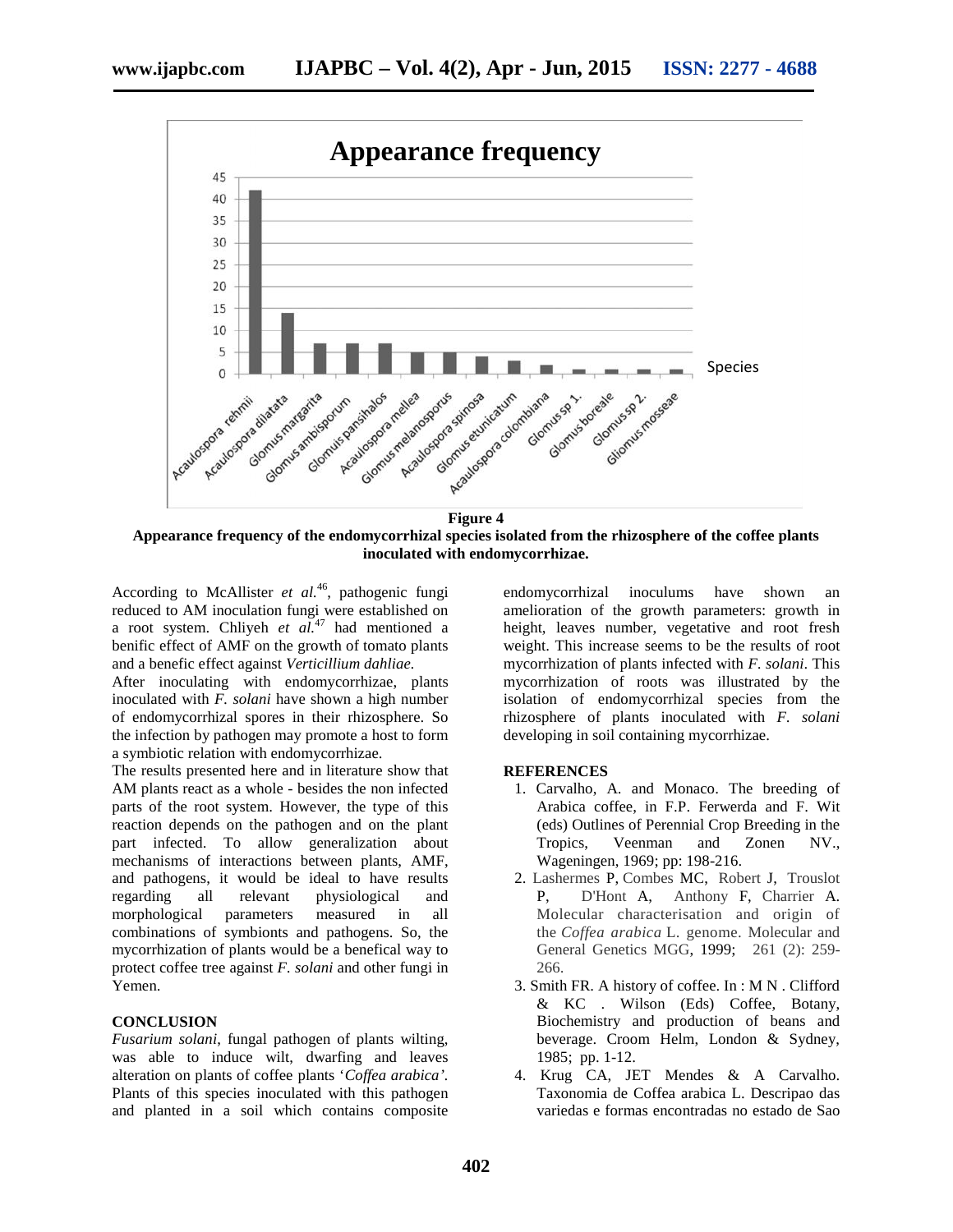Paulo . Boletim Tecnico 62, Instituto Agronomico do Estado (Campinas, Brazil), 1939; 57 p.

- 5. Lashermes P, M C Combes, J Cros, P Trouslot, E Anthony & A. Charrier. Origin and genetic diversity of *Coffea arabica* L. based on DNA molecular markers. 16<sup>th</sup> Conference of ASIC, Kyoto (Japan), in press , 1995.
- 6. Nutman FJ,Roberts FM. Investigations on a disease of *Coffea arabica* caused by a form of*Colletotrichum coffeanum* Noack: I. Some factors affecting infection by the pathogen, 1960; 43 (3) : 489–505.
- 7. Fernandez D, Santos P, Agostini C, Bon MC, Petitot AS, Silva MC. Leonor Guerra- Guimarães, Ribeiro A, Argout X. and Nicole M. Coffee (*Coffea arabica* L.) genes early expressed during infection by the rust fungus (*Hemileia vastatrix*) ,2004 ; 5 (6) : 527–536.
- 8. Muleta D, Assefa F. and Granhall U. In vitro Antagonism of Rhizobacteria Isolated from *Coffea arabica* L. against Emerging Fungal Coffee Pathogens. Engineering in Life Sciences, 2007; 7 (6): 577-586.
- 9. Priyatmojo A, Escopalao VE, Tangonan NG , Pascual CB, Suga H, Kageyama K and Hyakumachi M. Characterization of a New Subgroup of*Rhizoctonia solani* Anastomosis Group 1 (AG-1-ID), Causal Agent of a Necrotic Leaf Spot on Coffee, 2001; 91 (11): 1054-1061.
- 10. Staver C, Guharay F, Monterroso D, Muschler RG. Designing pest-suppressive multistrata perennial crop systems: shade-grown coffee in Central America, 2001, 53 (2):151-170.
- 11. Waller JM, Bigger M, Hillocks RJ. Coffee Pests, Diseases and Their Management. Wallingford : CABI, 2007; 333 pp.
- 12. Varnam AH, Sutherland JP, Beverages : technology, chemistry and microbiology. Gaithersburg, Maryland: Aspen, 1999; 439pp.
- 13. Kamal, M, Al Agbari, AA. Manual of plant diseases in the Yemen Arab Republic. London (United Kingdom), Precision Press, 1985; 144 p.
- 14.Alhubaishi AAA, Abdel-Kader MIA. Phyllosphere and phylloplane fungi of qat in Sana'a, Yemen Arab Republic. Journal of Basic Microbiology, 1991; 31(2): 83–89.
- 15.Mahmoud ALE. Mycotoxin-producing potential of fungi associated with qat (*Catha edulis*) leaves in yemen. Folia Microbiologica,1996; 45 (5): 452-456.
- 16. Shatarh MM. Pot-harvest diseases of some prioritized perishables and methods of control. Thesis submitted in a partial fulfillment for the

requirements of the Degree of Master of Science in Agriculture. Faculty of Nasser of Agricultural Sciences. University of Aden, 1999.

- 17. Dughaish ZH. Fungi of the house Dust in Aden-Yemen. Master thesis. Faculty of education department of biological sciences and geology. Ain Shams, 2002.
- 18. Al-Kolaibe AMG. Myobiota and Mycotoxins of Coffee Fruits in Yemen. The degree of M. Sc. Botany (Microbiology-fungi), 2002; 150pp.
- 19. Alghalibi SMS, Shater ARM. Mycoflora and mycotoxin contamination of some dried fruits in Yemen Republic. Association of University Bulletin on Environmental Research, 2004;7: 19–27.
- 20. Al-Zubeiry AHS. Microflora inhabiting raw sewage, secondary effluent and dewatered sludge in Ibb, Yemen republic. Ass. Univ. Bull. Environ. Res., 2005; 8 (1) : 1-16.
- 21. Al-Bori EAM. Studies on Cypress wilt disease in Sana'a-Yemen. Thesis submitted in a partial fulfillment for the requirements of the Degree of Master of Science in Agriculture (Plant pathology). Faculty of Agriculture, Sana'a University, 2006; 160pp.
- 22. EL-Said AHM. Keratinophilic fungi in soils of Yemen Arab Republic. Journal of Islamic Academy of Sciences, 1995; 8:4, 151-154.
- 23. Gazem MAH. Mycological and aflatoxins status of some species commonly consumed in Taiz Governorate, Republic of Yemen. A thesis submitted in partial fulfillment of the Requirements for the degree of M. Sc. In Microbiology. Faculty of Science, Taiz University, 2008;160 pp.
- 24. Al Qufaily SAS . Detection of fungi, Aflatoxin B1 and in Seeds of Zea mays in local market and the study of its Biological effects.AThesis Submitted to the College of Education- University of Thamar, 2010; 54 pp.
- 25. Howard A .An Agricultural Testament, Oxford University Press, Geoffrey Cumberlege, Londen, UK. 1943.
- 26. Dehne H W. Zur Bedeutung der vesikular arbuskul~iren (VA) Mykorrhiza ftir die Pflanzengesundheit. Habil. Univ, Haanover, Germany,1987a.
- 27. Schonbeck F ;Endomycorrhiza in relation to plant diseases. In Soil-Borne Plant Pathogens. Eds. B Schippers and W Gains, 1979 ;pp 272-280. Acadamic Press, London, UK.
- 28. Dehne H W und Schtinbeck F . Untersuchungen zum Einflub der endotrophen Mykorrhiza auf Pflanzenkrankheiten. II. Phenolstoffwechsel und